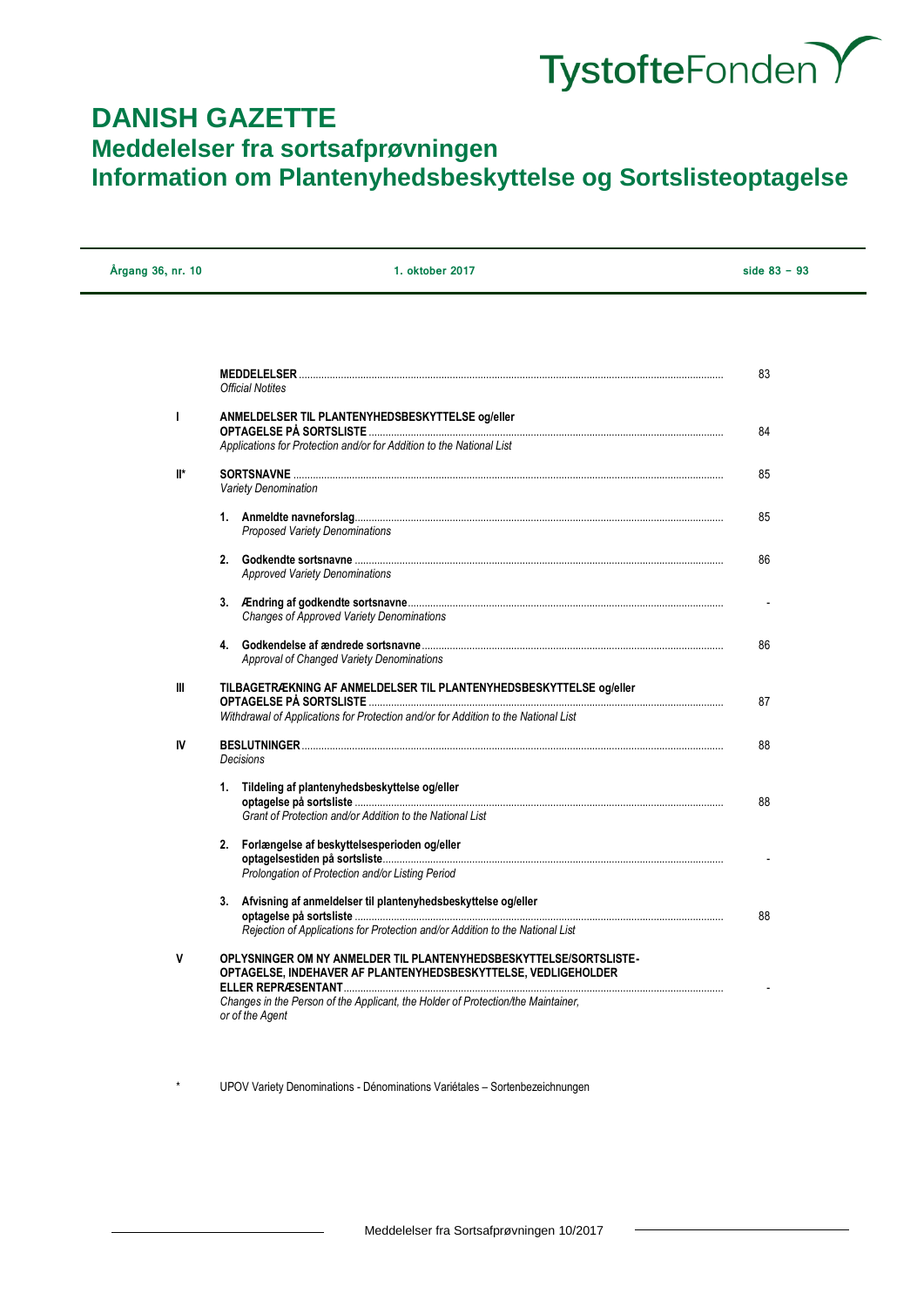| VI | OPHØR AF PLANTENYHEDSBESKYTTELSE og/eller<br>SLETTELSE AF SORTER PÅ SORTSLISTE                             | 88  |
|----|------------------------------------------------------------------------------------------------------------|-----|
|    | Termination of Protection and/or Deletion from the National List                                           |     |
|    | 1.<br>By Request of the Holder/Maintainer                                                                  | 88  |
|    | 2.<br>Forfeiture of Protection and/or Annulment of Approval to the National List                           |     |
|    | 3.<br>Expiry of Period of Protection and/or Approved Listing Period                                        |     |
|    | OVERSIGT OVER ANMELDELSESTIDSPUNKTER, INDSENDELSE AF PLANTEMATERIALE                                       | 83  |
|    | Survey of Closing Dates for Application and Submission of Plant Material for Trial and Price and fees 2017 |     |
|    | <b>ADRESSELISTE</b><br>Address List                                                                        | 89  |
|    | <b>OVERSÆTTELSER</b><br><b>Translations</b>                                                                | .91 |

**Dette nummer indeholder oplysninger for perioden 1. september 2017 til 30. september 2017 inkl. oplysninger uden for denne periode kan dog forekomme.**

*This edition holds information of the period September, 1. st., 2017 to September, 30. th., 2017 incl. Information outside this period may occur.*

#### **Forklaring til forkortelser** */ Explanation of Abbreviations*

- P Anmeldelse til plantenyhedsbeskyttelse Application for Plant Breeders' Rights
- S Anmeldelse til sortslisteoptagelse Application for addition to the National List
- SP Anmeldelse til både plantenyhedsbeskyttelse og sortslisteoptagelse Application for both Plant Breeders' Rights and National List
- B Anmeldelse til B-liste afprøvning (Grønsager) Application for B-list testing (Vegetables)
- AA Tilbagetrækning af anmeldelse til plantenyhedsbeskyttelse eller sortslisteoptagelse Withdrawal of application for Plant Breeders' Rights or addition to the National List
- AR Afmeldelse fra nyhedsregistrering Surrender of Plant Breeders' Rights
- AS Afmeldelse fra sortslisten Deletion from the National List on request of the maintainer
- AV Afvisning af anmeldelse til plantenyhedsbeskyttelse eller sortslisteoptagelse Rejection of application for Plant Breeders' Rights or addition to the National List
- AVR Afvisning fra nyhedsregistrering Rejection from Plant Breeders' Rights
- AVS Afvisning fra sortslisten Annulment of National Listing
- FR Forlængelse af nyhedsregistrering Prolongation of Plant Breeders' Rights
- FS Forlænget godkendelse af sortslisteoptagelse Prolongation of National Listing
- OS Optagelse på sortsliste Addition to the National List
- RG Plantenyhedsregistreret Grant of Plant Breeders' Rights
- UR Udløb af beskyttelsesperioden Expiry of Plant Breeders Rights
- US Udløb af sortslisteoptagelse Expiry of National Listing

En dato i parentes uden forkortelse i de respektive kolonner angiver en tidligere meddelt dato. A date in brackets in the columns without letters indicates an earlier date.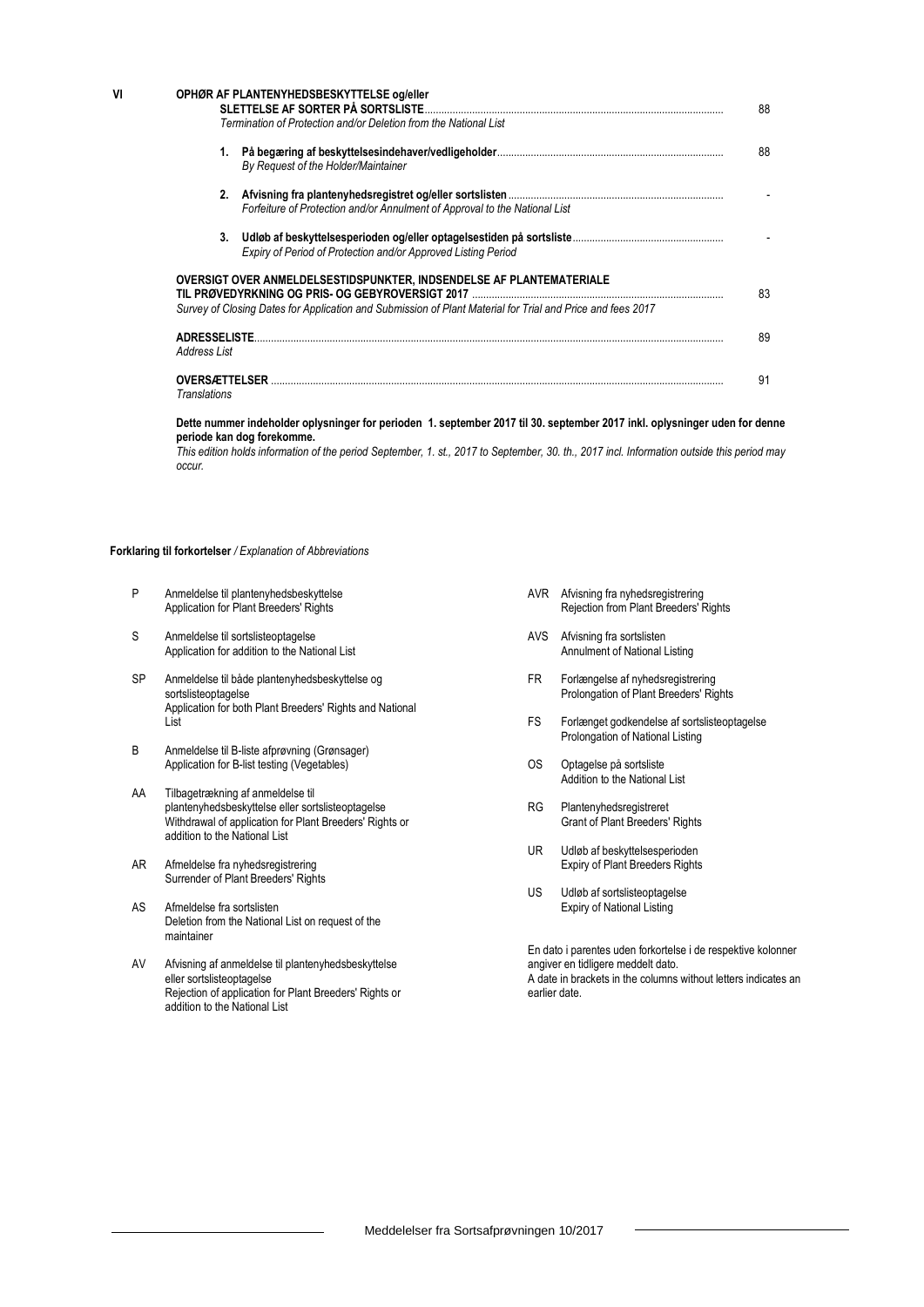### **MEDDELELSER**

På nedenstående link finder du priser på SES- og Værdiafprøvning:

[http://www.tystofte.dk/anmeldelser/betalingsbetingelser-prisliste-og](http://www.tystofte.dk/anmeldelser/betalingsbetingelser-prisliste-og-information-om-betalingsmuligheder/)[information-om-betalingsmuligheder/](http://www.tystofte.dk/anmeldelser/betalingsbetingelser-prisliste-og-information-om-betalingsmuligheder/)

På nedenstående link finder du oversigt over anmeldelsestidspunkter og indsendelse af plantemateriale til prøvedyrkning:

<http://www.tystofte.dk/anmeldelser/tidsfrister-og-maengder/>

**OFFICIAL NOTICES**

At the link below you will find prices for DUS- and VUC-testing:

[http://www.tystofte.dk/anmeldelser/betalingsbetingelser-prisliste-og](http://www.tystofte.dk/anmeldelser/betalingsbetingelser-prisliste-og-information-om-betalingsmuligheder/)[information-om-betalingsmuligheder/](http://www.tystofte.dk/anmeldelser/betalingsbetingelser-prisliste-og-information-om-betalingsmuligheder/)

At the link below you'll find survey of Closing Dates for Application and Submission of Plant Material for Trial:

<http://www.tystofte.dk/anmeldelser/tidsfrister-og-maengder/>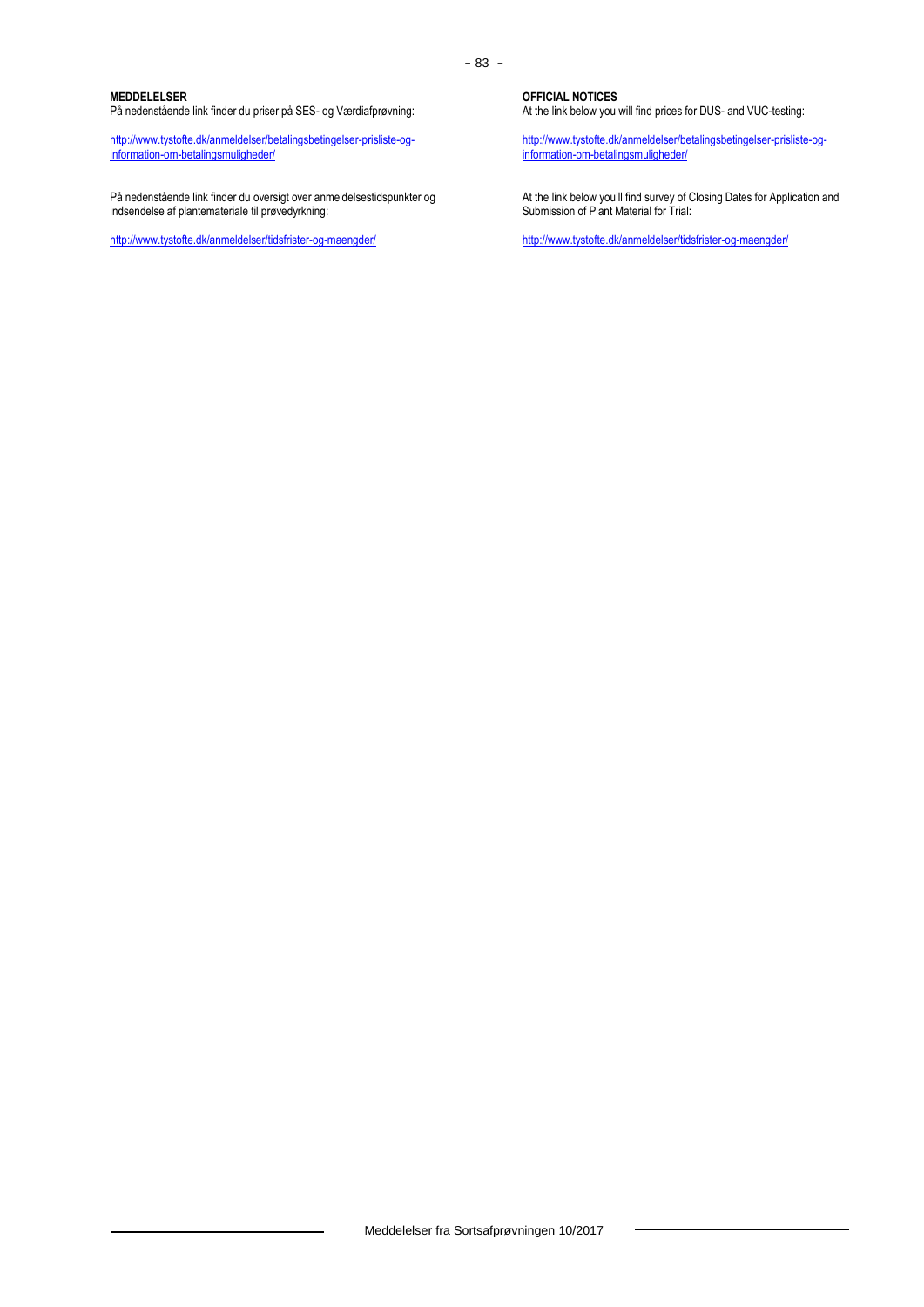#### **I ANMELDELSER TIL PLANTENYHEDSBESKYTTELSE og/eller OPTAGELSE PÅ SORTSLISTE**

Applications for Protection and/or for Addition to the National List

Enhver, der måtte have indvendinger mod, at der meddeles plantenyhedsbeskyttelse til anmeldte sorter, bedes rette skriftlig henvendelse til TystofteFonden, Plantenyhedsnævnet, Teglværksvej 10, 4230 Skælskør, senest 4 uger efter offentliggørelse af denne publikation. Anyone who may have objections to the granting of Plant Breeders Rights to applied varieties, please write to the TystofteFonden, Plant

Novelty Board, Teglværksvej 10, 4230 Skælskør, within 4 weeks after publication of this edition. E:Anmelder til Plantenyhedsbeskyttelse Dato for anmeldelse mht.

|             | E. AIIIIIEIUEI III FIAIIIEII VIIEUSDESKYIIEISE |                              | Dalu iui aliilielueise Illiil.    |               |
|-------------|------------------------------------------------|------------------------------|-----------------------------------|---------------|
|             | Applicant - PBR                                | Anmeldt under                | -Plantenvheds-                    | -Optagelse på |
|             | V:Anmelder til Sortslisteoptagelse             | navn/betegnelse              | beskyttelse                       | Sortsliste    |
| Sortskode   | Applicant - NL                                 | Applied with proposed deno-  | Date of application as regards to |               |
| Varietycode | R:Repræsentant/Agent                           | mination/breeders' reference | PBR                               | NL            |
|             |                                                |                              |                                   |               |

#### LANDBRUGSPLANTER - Agricultural Species

ALMINDELIG RAJGRÆS - Lolium perenne L. Plæne 29185 S V:DSV/R:DSV DK Eurocordus/LPR 08296 28/09/17 HVEDE - Triticum aestivum L. Vinterform<br>32536 S 32536 S V:Ragt FR/R:RAGT Nordic R11639 05/09/17 32537 S V:Ragt FR/R:RAGT Nordic RW41789 05/09/17 32538 S V:Ragt FR/R:RAGT Nordic RW61702 05/09/17 32539 S V:v.Be/R:SAATEN-UNION DK BB 9945.15 W 05/09/17 32540 S V:DSV/R:DSV DK DSV 317114 06/09/17<br>32541 S V:Wiersum/R:Nordic Seed WPB 09W0790-01 06/09/17 32541 S V:Wiersum/R:Nordic Seed WPB 09W0790-01 06/09/17<br>32555 S V:Strube/R:Nordic Seed STRU 100402s14 06/09/17 32555 S V:Strube/R:Nordic Seed<br>32557 S V:KWS LOCHOW/R:KW 32557 S V:KWS LOCHOW/R:KWS Scandi KW 2100-15 07/09/17 32558 S V:Syngenta DE/R:Syngenta DK SY 117164<br>32559 S V:Syngenta DE/R:Syngenta DK SY 117165 SY 117165 07/09/17 V:Syngenta DE/R:Syngenta DK SY 117165 32560 S V:KWS GB/R:KWS Scandi KWS W334 07/09/17 32561 S V:KWS GB/R:KWS Scandi KWS W370 07/09/17 32562 S V:KWS GB/R:KWS Scandi<br>32567 S V:Nordic Seed/R:Nordic Se 32567 S V:Nordic Seed/R:Nordic Seed NOS 511014.06 07/09/17 32568 S V:Nordic Seed/R:Nordic Seed<br>32569 S V:Nordic Seed/R:Nordic Seed NOS 511082.28 NOS 511082.28 07/09/17 32569 S V:Nordic Seed/R:Nordic Seed<br>32570 S V:Nordic Seed/R:Nordic Seed NOS 511167.10 32570 S V:Nordic Seed/R:Nordic Seed<br>32570 S V:Nordic Seed/R:Nordic Seed<br>32571 S V:Nordic Seed/R:Nordic Seed NOS 511192.01 32571 S V:Nordic Seed/R:Nordic Seed<br>32572 S V:Nordic Seed/R:Nordic Seed NOS 511192.33<br>07/09/17 07/09/17 32572 S V:Nordic Seed/R:Nordic Seed<br>32573 S V:Nordic Seed/R:Nordic Seed NOS 511192.39 07/09/17 32573 S V:Nordic Seed/R:Nordic Seed<br>32583 S V:Sejet/R:Sejet<br>32583 S V:Sejet/R:Sejet 3258 V:Sejet/R:Sejet Sj M0051<br>1 V:Sejet/R:Sejet Sj N0514 32584 S V:Sejet/R:Sejet Sj N0514 08/09/17 32585 S V:Sejet/R:Sejet Sj M0351 08/09/17 32586 S V:Sejet/R:Sejet Sj M0471 08/09/17 V:Sejet/R:Sejet 32588 S V:Sejet/R:Sejet Sj M0493 08/09/17 32589 S V:Sejet/R:Sejet Sj M0498 08/09/17 32590 S V:Sejet/R:Sejet Sj M0564 HVEDE - Triticum aestivum L. Vinterhvede - population 32679 S V:Agrologica/R:Agrologica **Popkorn2017** Popkorn2017 12/09/17 HVEDE - Triticum aestivum L. Vinterhvede - økologisk 32556 S V:Darzau/R:Nordic Seed DZW 0710K 06/09/17 RUG - Secale cereale L. Rug 32495 S V:KWS LOCHOW/R:KWS Scandi KWS-H191 24/08/17 TRITICALE - X Triticosecale Wittm. ex A. Camus Vinterform 32535 S V:Sejet/R:Sejet SJ 145674 01/09/17 32542 S V:Danko/R:Nordic Seed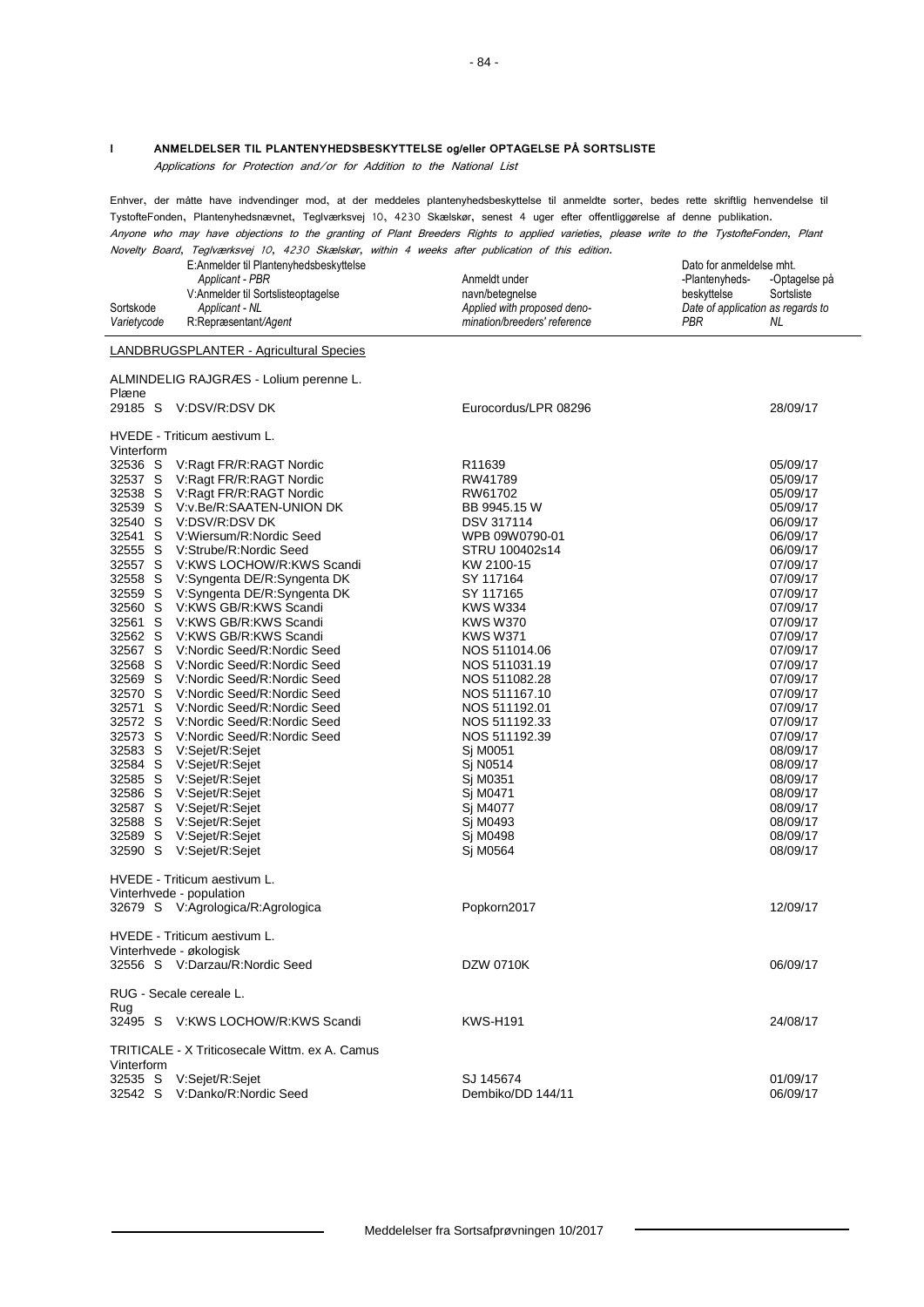### **II SORTSNAVNE – Variety Denominations**

#### **1. Anmeldte navneforslag** – Proposed Variety Denominations

| Sortskode<br>Varietycode                             | E: Anmelder til Plantenyhedsbeskyttelse<br>Applicant - PBR<br>V:Anmelder til Sortslisteoptagelse<br>Application - NL<br>R:Repræsentant/Agent | Anmeldt under<br>navn/betegnelse<br>Applied with proposed deno-<br>mination/breeders' reference | Navne-<br>forslag<br>Proposed de-<br>nomination      | Navnetype<br>F: fantasi navn, C: code<br>Type of denomination<br>F: Fantasy name, C: Code | Dato for modt.<br>af navneforslag<br>Date of reception of<br>proposed denomination |  |
|------------------------------------------------------|----------------------------------------------------------------------------------------------------------------------------------------------|-------------------------------------------------------------------------------------------------|------------------------------------------------------|-------------------------------------------------------------------------------------------|------------------------------------------------------------------------------------|--|
|                                                      | LANDBRUGSPLANTER - Agricultural Species                                                                                                      |                                                                                                 |                                                      |                                                                                           |                                                                                    |  |
|                                                      | RAPS - Brassica napus var napus                                                                                                              |                                                                                                 |                                                      |                                                                                           |                                                                                    |  |
| Vinterform<br>31405 S                                | V:Knold&Top/R:Knold&Top                                                                                                                      | Top 6                                                                                           | Cumulus                                              | F                                                                                         | 28/09/17                                                                           |  |
|                                                      | ALMINDELIG RAJGRÆS - Lolium perenne L.                                                                                                       |                                                                                                 |                                                      |                                                                                           |                                                                                    |  |
| Plæne<br>29185<br>- S                                | V:DSV/R:DSV DK                                                                                                                               | LPR 08296                                                                                       | Eurocordus                                           | F                                                                                         | 28/09/17                                                                           |  |
|                                                      | HVEDE - Triticum aestivum L.                                                                                                                 |                                                                                                 |                                                      |                                                                                           |                                                                                    |  |
| Vinterform<br>30897 S<br>31714 S                     | V:Breun/R:Nordic Seed<br>V:Breun/R:N&S                                                                                                       | Br 10092p91<br>Br 9380a86                                                                       | Terence<br>Morten                                    | F<br>F                                                                                    | 26/09/17<br>25/09/17                                                               |  |
|                                                      | HESTEBØNNE - Vicia faba L.                                                                                                                   |                                                                                                 |                                                      |                                                                                           |                                                                                    |  |
| Hestebønne (vårform)<br>31123<br>- S<br>31126<br>- S | V:PHP/R:PHP<br>V:PHP/R:Sejet                                                                                                                 | PHP 15-8<br>PHP 15-7                                                                            | Daisy<br><b>Stella</b>                               | F<br>F                                                                                    | 13/09/17<br>14/09/17                                                               |  |
| TRITICALE - X Triticosecale Wittm. ex A. Camus       |                                                                                                                                              |                                                                                                 |                                                      |                                                                                           |                                                                                    |  |
| Vinterform<br>32542 S                                | V:Danko/R:Nordic Seed                                                                                                                        | DD 144/11                                                                                       | Dembiko                                              | F                                                                                         | 06/09/17                                                                           |  |
| MAJS - Zea mays L.                                   |                                                                                                                                              |                                                                                                 |                                                      |                                                                                           |                                                                                    |  |
| Silage<br>31187 S<br>31188<br>S<br>31190<br>S        | V:KWS/R:KWS Scandi<br>V:KWS/R:KWS Scandi<br>V:KWS/R:KWS Scandi                                                                               | <b>KXB5013</b><br><b>KXB6004</b><br><b>KXB6007</b>                                              | Cito KWS<br><b>KWS Calvini</b><br><b>KWS Littrow</b> | F<br>F<br>F                                                                               | 27/09/17<br>27/09/17<br>27/09/17                                                   |  |

 $\qquad \qquad$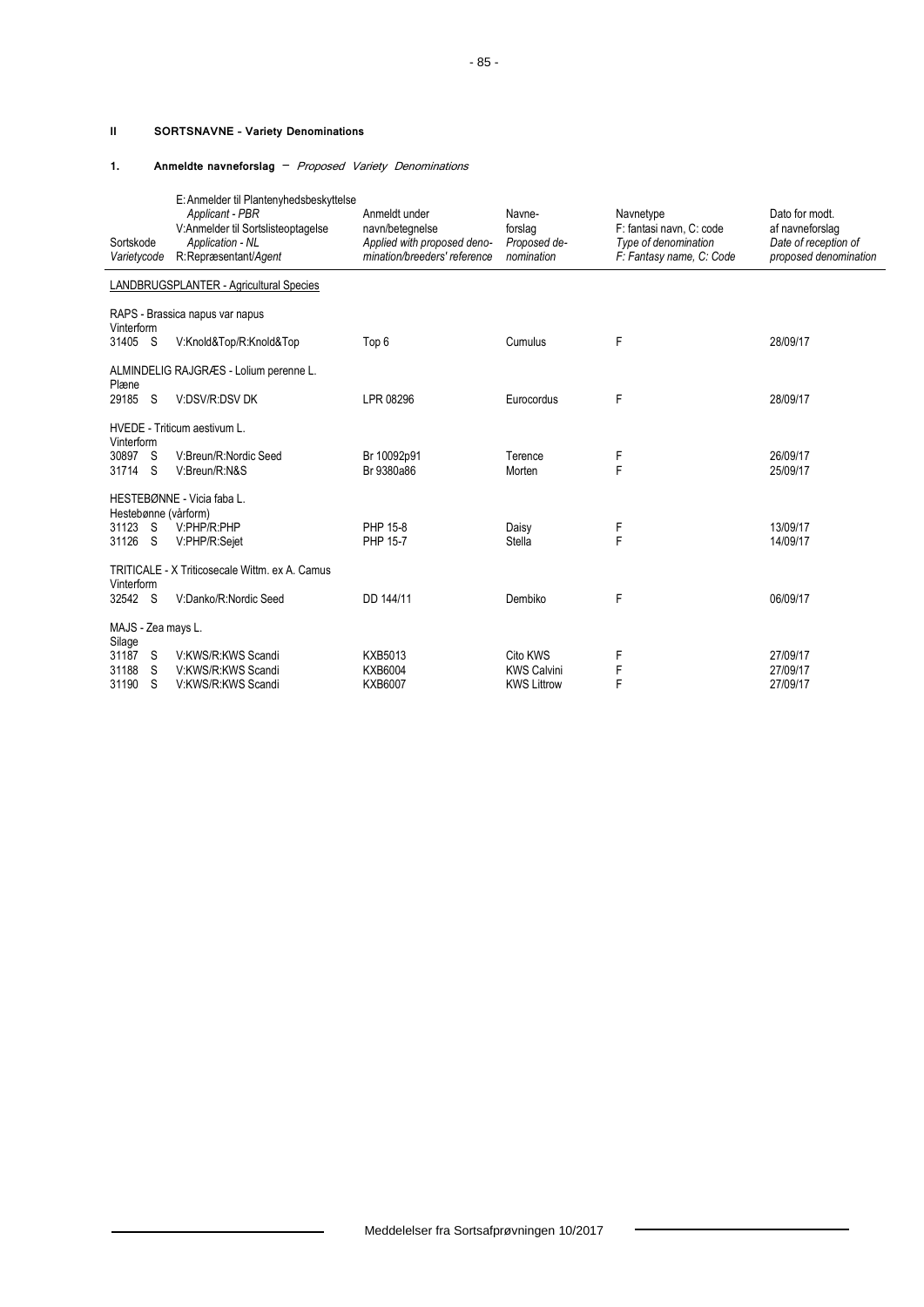## **2. Godkendte sortsnavne** – Approved Variety Denominations

| Sortskode<br>Varietycode                                                                                                                                                                                    | E: Anmelder til Plantenyhedsbeskyttelse<br>Applicant - PBR<br>V:Anmelder til Sortslisteoptagelse<br>Applicant - NL<br>R:Repræsentant/Agent                                                                                                                                                                                                                                                                                                                          | Anmeldt under<br>navn/betegnelse<br>Applied with proposed deno-<br>mination/breeders' reference                                                                                                                | Navne-<br>forslag<br>Proposed de-<br>nomination                                                                                                                    | Navnetype<br>F: fantasi navn, C: code<br>Type of denomination<br>F: Fantasy name, C: Code | Dato for godkendelse<br>af navneforslag<br>Date of approval of<br>proposed denomination                                                                              |
|-------------------------------------------------------------------------------------------------------------------------------------------------------------------------------------------------------------|---------------------------------------------------------------------------------------------------------------------------------------------------------------------------------------------------------------------------------------------------------------------------------------------------------------------------------------------------------------------------------------------------------------------------------------------------------------------|----------------------------------------------------------------------------------------------------------------------------------------------------------------------------------------------------------------|--------------------------------------------------------------------------------------------------------------------------------------------------------------------|-------------------------------------------------------------------------------------------|----------------------------------------------------------------------------------------------------------------------------------------------------------------------|
|                                                                                                                                                                                                             | LANDBRUGSPLANTER - Agricultural Species                                                                                                                                                                                                                                                                                                                                                                                                                             |                                                                                                                                                                                                                |                                                                                                                                                                    |                                                                                           |                                                                                                                                                                      |
|                                                                                                                                                                                                             | FODERBEDE - Beta vulgaris L. ssp. vulgaris var. alba DC.<br>Bederoer til energiproduktion                                                                                                                                                                                                                                                                                                                                                                           |                                                                                                                                                                                                                |                                                                                                                                                                    |                                                                                           |                                                                                                                                                                      |
| S<br>31054<br>31055<br>S                                                                                                                                                                                    | V:KWS/R:KWS Scandi<br>V KWS/R:KWS Scandi                                                                                                                                                                                                                                                                                                                                                                                                                            | 6E949<br>6E950                                                                                                                                                                                                 | Pierina KWS<br>Myrilla KWS                                                                                                                                         | F<br>F                                                                                    | 01/09/17<br>01/09/17                                                                                                                                                 |
| Sukkerroe                                                                                                                                                                                                   | SUKKERROE - Beta vulgaris L. ssp. vulgaris var. saccharifera Alef.                                                                                                                                                                                                                                                                                                                                                                                                  |                                                                                                                                                                                                                |                                                                                                                                                                    |                                                                                           |                                                                                                                                                                      |
| 31056<br>S<br>S<br>31061<br>S<br>31062<br>31063<br>S<br>S<br>31067                                                                                                                                          | V KWS/R:KWS Scandi<br>V:KWS/R:KWS Scandi<br>V KWS/R:KWS Scandi<br>V:KWS/R:KWS Scandi<br>V KWS/R:KWS Scandi                                                                                                                                                                                                                                                                                                                                                          | 6K649<br>6K670<br>6K674<br>6K680<br>6K697                                                                                                                                                                      | Celesta KWS<br>Smart Janninka KWS<br>Smart Johanna KWS<br>Fenja KWS<br>Coletta KWS                                                                                 | F<br>F<br>F<br>F<br>F                                                                     | 01/09/17<br>01/09/17<br>01/09/17<br>01/09/17<br>01/09/17                                                                                                             |
| Vinterform                                                                                                                                                                                                  | RAPS - Brassica napus var napus                                                                                                                                                                                                                                                                                                                                                                                                                                     |                                                                                                                                                                                                                |                                                                                                                                                                    |                                                                                           |                                                                                                                                                                      |
| 30672<br>S<br>S<br>30674<br>S<br>30711<br>30712<br>S<br>30713<br>S<br>S<br>30714<br>30715<br>S<br>30718<br>S<br>30721<br>S<br>S<br>31387<br>S<br>31388<br>31389<br>S<br>Vårform<br>S<br>31937<br>S<br>31939 | V:Syngenta DE/R:Syngenta DK<br>V:Syngenta DE/R:Syngenta DK<br>V:KWS Momont/R:KWS Scandi<br>V:KWS Momont/R:KWS Scandi<br>V:KWS Momont/R:KWS Scandi<br>V:KWS Momont/R:KWS Scandi<br>V:KWS Momont/R:KWS Scandi<br>V:KWS Momont/R:KWS Scandi<br>V:KWS Momont/R:KWS Scandi<br>V:Syngenta DE/R:Syngenta DK<br>V:Syngenta DE/R:Syngenta DK<br>V:Syngenta DE/R:Syngenta DK<br>RAPS - Brassica napus var napus<br>V:Dow Agro DE/R:Dow Agro DE<br>V:Dow Agro DE/R:Dow Agro DE | <b>RNX3434</b><br><b>RNX3529</b><br>MH 13J081<br>MH 13CD076<br>MH 13CD085<br>MH 13CB085<br>MH 12AU044<br>MH 10 DE 005<br>MH 13CO080<br><b>RNX3526</b><br>RNX3521<br><b>RNX3527</b><br>CL2562966H<br>CL2562968H | SY Florian<br>SY Algo<br>Honorine<br>Hitaly<br>Horigin<br>Hillico<br>Hunic<br>Derrick<br>Halaster<br>SY lowa<br>SY Alix<br>George<br>NXH9610CL<br><b>NXH2022CL</b> | F<br>F<br>F<br>F<br>F<br>F<br>F<br>F<br>F<br>F<br>F<br>F<br>C<br>C                        | 01/09/17<br>01/09/17<br>01/09/17<br>01/09/17<br>01/09/17<br>01/09/17<br>01/09/17<br>01/09/17<br>01/09/17<br>01/09/17<br>01/09/17<br>01/09/17<br>01/09/17<br>01/09/17 |
| Vårform                                                                                                                                                                                                     | BYG - Hordeum vulgare L.                                                                                                                                                                                                                                                                                                                                                                                                                                            |                                                                                                                                                                                                                |                                                                                                                                                                    |                                                                                           |                                                                                                                                                                      |
| S<br>31028<br>S<br>31907<br>P<br>32275                                                                                                                                                                      | V:Ragt FR/R:RAGT Nordic<br>V:Ragt FR/R:Nordic Seed<br>E:Boreal/V:Boreal                                                                                                                                                                                                                                                                                                                                                                                             | RP15010<br>RP15033<br>Bor 12037                                                                                                                                                                                | <b>RGT Observer</b><br><b>RGT Hailey</b><br>Vipekka                                                                                                                | F<br>F<br>F                                                                               | 01/09/17<br>01/09/17<br>01/09/17                                                                                                                                     |
| Vinterform                                                                                                                                                                                                  | HVEDE - Triticum aestivum L.                                                                                                                                                                                                                                                                                                                                                                                                                                        |                                                                                                                                                                                                                |                                                                                                                                                                    |                                                                                           |                                                                                                                                                                      |
| 30139<br>S<br>S<br>30140<br>30142<br>S<br>S<br>30875<br>30896<br>S                                                                                                                                          | V:Sejet/R:Sejet<br>V:Sejet/R:Sejet<br>V:Sejet/R:Sejet<br>V:DSV/R:DSV DK<br>V:KWS Momont/R:KWS Scandi                                                                                                                                                                                                                                                                                                                                                                | Sj K0255<br>Si K0376<br>Sj 13874003<br><b>DSV 316111</b><br>MH 15-63                                                                                                                                           | Ancher<br>Drachmann<br>Tuxen<br>Pirat<br><b>KWS Club</b>                                                                                                           | F<br>F<br>F<br>F<br>F                                                                     | 01/09/17<br>01/09/17<br>01/09/17<br>01/09/17<br>01/09/17                                                                                                             |

#### **4. Godkendelse af ændrede sortsnavne -** Approval of Changed Variety Denominations

| Sortskode<br>Varietycode | E: Anmelder til Plantenyhedsbeskyttelse<br>Applicant - PBR<br>V:Anmelder til Sortslisteoptagelse<br>Applicant - NL<br>R:Repræsentant/Agent | Anmeldt under<br>navn/betegnelse<br>Applied with proposed deno-<br>mination/breeders' reference | Navne-<br>forslag<br>Proposed de-<br>nomination | Navnetype<br>F: fantasi navn, C: code<br>Type of denomination<br>F: Fantasy name, C: Code | Dato for godkendelse<br>af navneforslag<br>Date of approval of<br>proposed denomination |
|--------------------------|--------------------------------------------------------------------------------------------------------------------------------------------|-------------------------------------------------------------------------------------------------|-------------------------------------------------|-------------------------------------------------------------------------------------------|-----------------------------------------------------------------------------------------|
|                          | LANDBRUGSPLANTER - Agricultural Species                                                                                                    |                                                                                                 |                                                 |                                                                                           |                                                                                         |
| Vårform                  | RAPS - Brassica napus var napus                                                                                                            |                                                                                                 |                                                 |                                                                                           |                                                                                         |
| 31068<br>-S              | V:Dow Agro DE/R:Dow Agro DE                                                                                                                | DS101CL                                                                                         | <b>NXH2020CL</b>                                | С                                                                                         | 01/09/17                                                                                |

 $\qquad \qquad$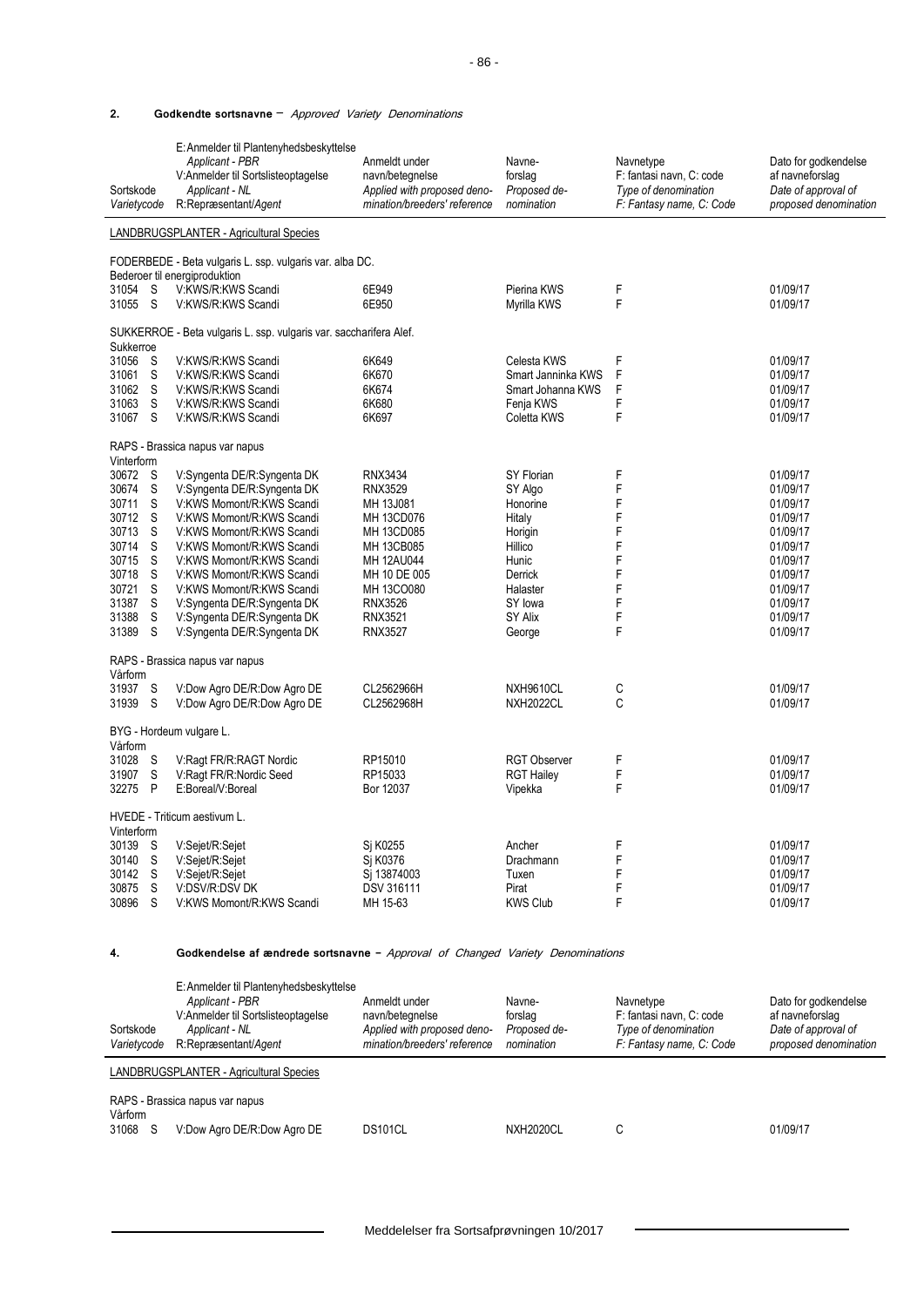## **III TILBAGETRÆKNING AF ANMELDELSER TIL PLANTENYHEDSBESKYTTELSE og/eller OPTAGELSE PÅ SORTSLISTE**

Withdrawal of Applications for Protection and/or for Addition to the National List

| Sortskode/<br>Varietycode                                                                                                                 |                                                                      | E: Anmelder til Plantenyhedsbeskyttelse<br>Applicant - PBR<br>V:Anmelder til Sortslisteoptagelse<br>Applicant - NL<br>R:Repræsentant/Agent                                                                                                                                                                                                                                           | Anmeldt under<br>navn/betegnelse<br>Applied with proposed<br>denomination/<br>breeders reference                                                                                                                         | Dato for tilbagetrækning mht.<br>-Plantenyheds-<br>beskyttelse<br>Date of withdrawal as regards to<br><b>PBR</b> | -Optagelse på<br>Sortsliste<br>NL.                                                                                                                                               |
|-------------------------------------------------------------------------------------------------------------------------------------------|----------------------------------------------------------------------|--------------------------------------------------------------------------------------------------------------------------------------------------------------------------------------------------------------------------------------------------------------------------------------------------------------------------------------------------------------------------------------|--------------------------------------------------------------------------------------------------------------------------------------------------------------------------------------------------------------------------|------------------------------------------------------------------------------------------------------------------|----------------------------------------------------------------------------------------------------------------------------------------------------------------------------------|
|                                                                                                                                           |                                                                      | LANDBRUGSPLANTER - Agricultural Species                                                                                                                                                                                                                                                                                                                                              |                                                                                                                                                                                                                          |                                                                                                                  |                                                                                                                                                                                  |
| Vinterform                                                                                                                                |                                                                      | BYG - Hordeum vulgare L.                                                                                                                                                                                                                                                                                                                                                             |                                                                                                                                                                                                                          |                                                                                                                  |                                                                                                                                                                                  |
| 31418 S<br>31419 S                                                                                                                        |                                                                      | V:Nordic Seed/R:Nordic Seed<br>V:Nordic Seed/R:Nordic Seed                                                                                                                                                                                                                                                                                                                           | NOS 911.010-80<br>NOS 911.001-62                                                                                                                                                                                         |                                                                                                                  | 04/09/17<br>04/09/17                                                                                                                                                             |
|                                                                                                                                           |                                                                      | RUG - Secale cereale L.                                                                                                                                                                                                                                                                                                                                                              |                                                                                                                                                                                                                          |                                                                                                                  |                                                                                                                                                                                  |
| Rug<br>30840 S<br>31604 S<br>31607 S                                                                                                      |                                                                      | V:KWS LOCHOW/R:KWS Scandi<br>V:Nordic Seed DE/R:Nordic Seed<br>V:Hybro/R:Nordic Seed                                                                                                                                                                                                                                                                                                 | KWS Lozano/KWS-H171<br>Poseidon/DH344<br><b>HYH301</b>                                                                                                                                                                   |                                                                                                                  | 12/09/17<br>05/09/17<br>05/09/17                                                                                                                                                 |
| Vinterform                                                                                                                                |                                                                      | HVEDE - Triticum aestivum L.                                                                                                                                                                                                                                                                                                                                                         |                                                                                                                                                                                                                          |                                                                                                                  |                                                                                                                                                                                  |
| 30856 S<br>30858<br>30890<br>30891<br>30900<br>31621<br>31629<br>31631<br>31633<br>31636<br>31697<br>31701<br>31702 S<br>31708<br>31711 S | - S<br>S.<br>- S<br>S.<br>S.<br>-S<br>S<br>S<br>S.<br>S.<br>S.<br>-S | V:Ragt FR/R:RAGT Nordic<br>V:Ragt FR/R:RAGT Nordic<br>V:KWS GB/R:KWS Scandi<br>V:KWS GB/R:KWS Scandi<br>V:Sejet/R:Sejet<br>V:DSV/R:DSV DK<br>V:Ragt FR/R:RAGT Nordic<br>V:KWS Momont/R:KWS Scandi<br>V:KWS Momont/R:KWS Scandi<br>V:KWS LOCHOW/R:KWS Scandi<br>V:Wiersum/R:Sejet<br>V:Sejet/R:Sejet<br>V:Sejet/R:Sejet<br>V:Nordic Seed/R:Nordic Seed<br>V:Nordic Seed/R:Nordic Seed | RGT Lyanna/RW41548<br>RW41587<br><b>KWS W314</b><br><b>KWS W319</b><br>Sj L110<br>DSV 316127<br>RW61605<br>KM 16-17<br>KM 16-18<br>KW 4939-7-13<br>WPB 09W0879-01<br>Si L087<br>Sj L119<br>NOS 510044.9<br>NOS 510139.12 |                                                                                                                  | 01/09/17<br>01/09/17<br>05/09/17<br>05/09/17<br>06/09/17<br>06/09/17<br>01/09/17<br>05/09/17<br>05/09/17<br>05/09/17<br>08/09/17<br>06/09/17<br>06/09/17<br>07/09/17<br>07/09/17 |
| Vinterform                                                                                                                                |                                                                      | TRITICALE - X Triticosecale Wittm. ex A. Camus                                                                                                                                                                                                                                                                                                                                       |                                                                                                                                                                                                                          |                                                                                                                  |                                                                                                                                                                                  |
| 31696 S                                                                                                                                   |                                                                      | V:Sejet/R:Sejet                                                                                                                                                                                                                                                                                                                                                                      | Si 110723                                                                                                                                                                                                                |                                                                                                                  | 08/09/17                                                                                                                                                                         |

 $\overline{\phantom{0}}$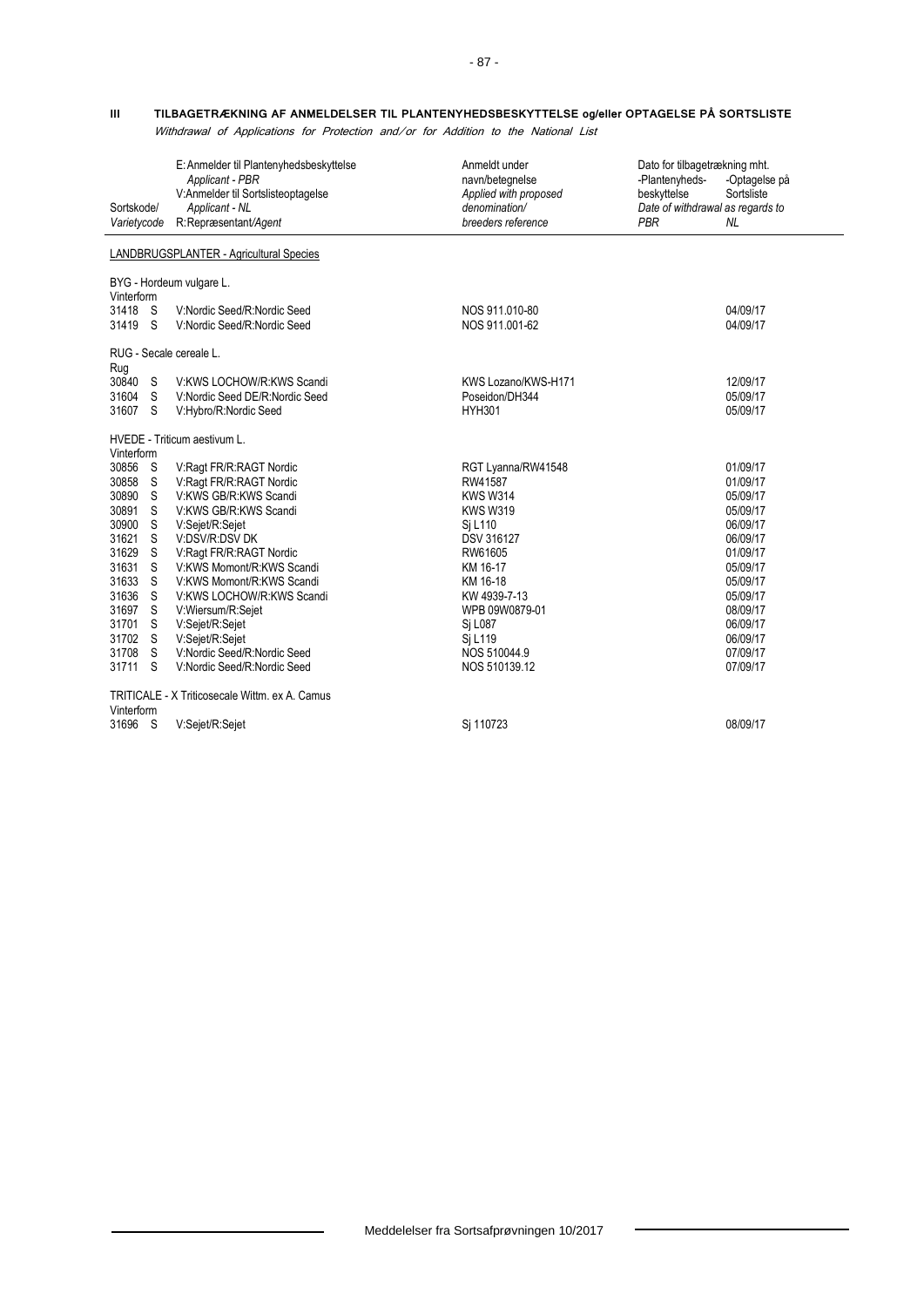## **IV BESLUTNINGER - Decisions**

### **1. Tildeling af plantenyhedsbeskyttelse og/eller optagelse på sortsliste**

*Grant of Protection an/or Addition to the National List*

| Sortskode/<br>Varietycode                                                                       | <u>Ulahi Uli Tulechun ahijul Audhuun tu the National List</u><br>E:Indehaver af Plantenyhedsbeskyttelse/<br><b>Titleholder of PBR</b><br>V:Vedligeholder/Maintainer<br>R:Repræsentant/Agent                                                                                                                                                  | Navn<br>Denomination                      | Dato for<br>plantenyheds-<br>beskyttelse<br>Date of<br>Grant of PBR                                    | Dato for<br>optagelse på<br>Sortsliste<br>Date of<br><b>National Listing</b> |  |  |
|-------------------------------------------------------------------------------------------------|----------------------------------------------------------------------------------------------------------------------------------------------------------------------------------------------------------------------------------------------------------------------------------------------------------------------------------------------|-------------------------------------------|--------------------------------------------------------------------------------------------------------|------------------------------------------------------------------------------|--|--|
|                                                                                                 | <b>LANDBRUGSPLANTER - Agricultural Species</b>                                                                                                                                                                                                                                                                                               |                                           |                                                                                                        |                                                                              |  |  |
| RUG - Secale cereale L.                                                                         |                                                                                                                                                                                                                                                                                                                                              |                                           |                                                                                                        |                                                                              |  |  |
| Rug<br>30080 S<br>30083 S                                                                       | V KWS LOCHOW/R KWS Scandi<br>V:KWS LOCHOW/R:KWS Scandi                                                                                                                                                                                                                                                                                       | <b>KWS Theofano</b><br><b>KWS Vinetto</b> |                                                                                                        | 22/09/17<br>22/09/17                                                         |  |  |
| Vinterform                                                                                      | HVEDE - Triticum aestivum L.                                                                                                                                                                                                                                                                                                                 |                                           |                                                                                                        |                                                                              |  |  |
| 30139 S<br>30140 S<br>30142 S                                                                   | V:Sejet/R:Sejet<br>V:Sejet/R:Sejet<br>V:Sejet/R:Sejet                                                                                                                                                                                                                                                                                        | Ancher<br>Drachmann<br>Tuxen              |                                                                                                        | 01/09/17<br>01/09/17<br>01/09/17                                             |  |  |
| 3.                                                                                              | Afvisning af anmeldelser til plantenyhedsbeskyttelse og/eller optagelse på sortsliste<br>Rejection of Applications for Protection and/or Addition to the National List                                                                                                                                                                       |                                           | Dato for afvisning mht.                                                                                |                                                                              |  |  |
| Sortskode/<br>Varietycode                                                                       | E:Indehaver af Plantenyhedsbeskyttelse/<br><b>Titleholder of PBR</b><br>V:Vedligeholder/Maintainer<br>R:Repræsentant/Agent                                                                                                                                                                                                                   | Navn<br>Denomination                      | plantenyheds-<br>beskyttelse<br>Date of rejection as regards to<br><b>PBR</b>                          | optagelse på<br>Sortsliste<br><b>National Listing</b>                        |  |  |
| RUG - Secale cereale L.<br>Rug<br>30082 S                                                       | LANDBRUGSPLANTER - Agricultural Species<br>V KWS LOCHOW/R KWS Scandi                                                                                                                                                                                                                                                                         | <b>KWS Serafino</b>                       |                                                                                                        | 22/09/17                                                                     |  |  |
| VI                                                                                              | OPHØR AF PLANTENYHEDSBESKYTTELSE og/eller SLETTELSE AF SORTER PÅ SORTSLISTE<br>Termination of Protection and/or Delition from the National List                                                                                                                                                                                              |                                           |                                                                                                        |                                                                              |  |  |
|                                                                                                 | Bemærk venligst: Ved ophør af dansk beskyttelse kan sorten fortsat være omfattet af den europæiske plantenyhedsbeskyttelse.<br>(Se www.cpvo.eu.int.)<br>Please note: On termination of Danish Plant Variety Protection the variety can still be procted according to the European Plant Variety<br>Rights regulation. (See www.cpvo.eu.int.) |                                           |                                                                                                        |                                                                              |  |  |
| På begæring af beskyttelsesindehaver/vedligeholder<br>1.<br>By Request of the Holder/Maintainer |                                                                                                                                                                                                                                                                                                                                              |                                           |                                                                                                        |                                                                              |  |  |
| Sortskode<br>Varietycode                                                                        | E: Indehaver af Plantenyhedsbeskyttelse<br><b>Titleholder of PBR</b><br>V:Vedligeholder/Maintainer<br>R:Repræsentant/Agent                                                                                                                                                                                                                   | Navn<br>Denomination                      | Dato for ophør mht.<br>plantenyheds-<br>beskyttelse<br>Date of termination as regards to<br><b>PBR</b> | optagelse på<br>Sortsliste<br>NL                                             |  |  |
|                                                                                                 | LANDBRUGSPLANTER - Agricultural Species                                                                                                                                                                                                                                                                                                      |                                           |                                                                                                        |                                                                              |  |  |
| Vinterform<br>26473 S                                                                           | HVEDE - Triticum aestivum L.<br>V:KWS GB/R:KWS Scandi                                                                                                                                                                                                                                                                                        | <b>KWS Croft</b>                          |                                                                                                        | 05/09/17                                                                     |  |  |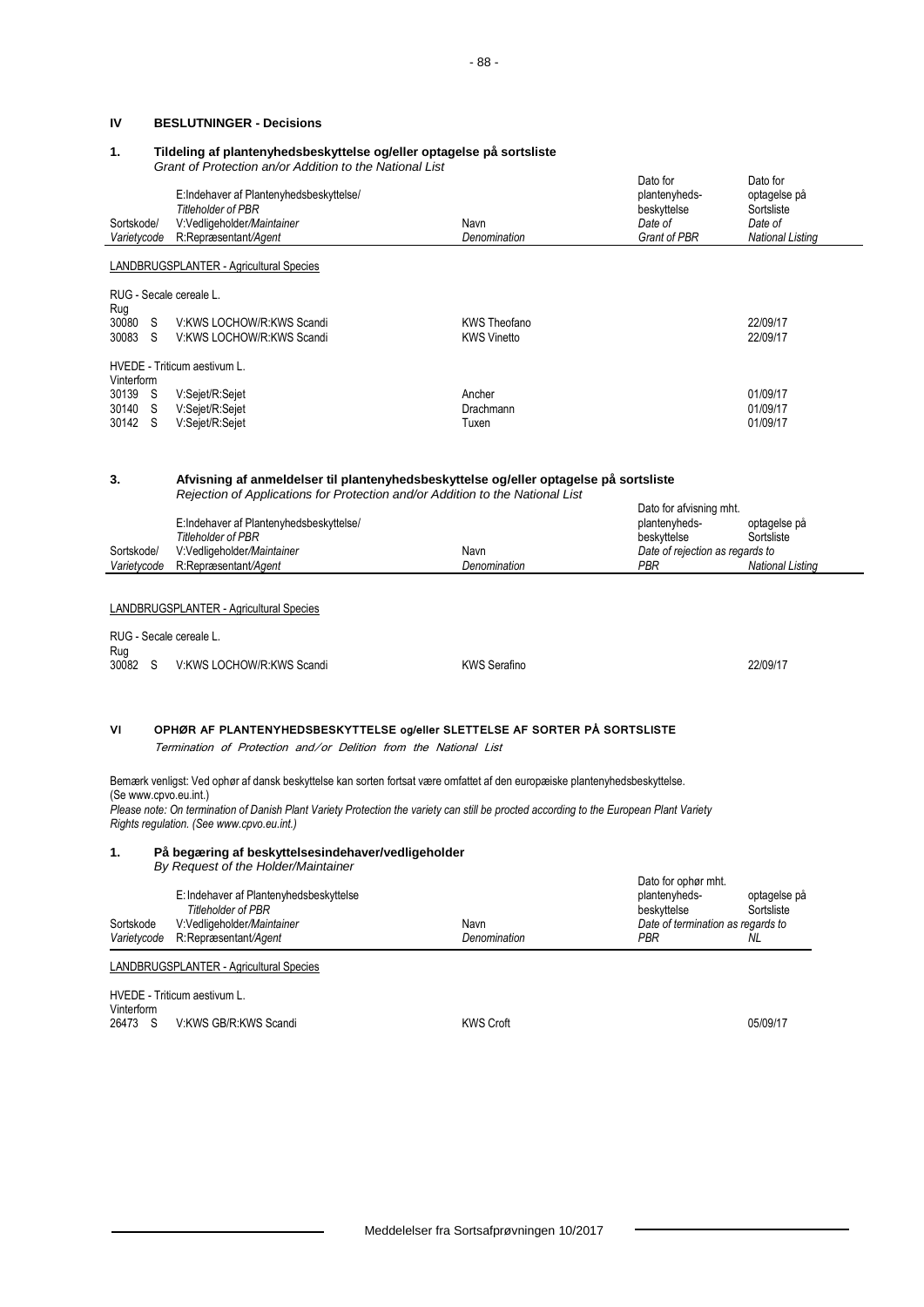| Forkortelse<br>Abbreviation | Navn og adresse<br>Name and address                                                          | Forkortelse<br>Abbreviation | Navn og adresse<br>Name and address                                                              |
|-----------------------------|----------------------------------------------------------------------------------------------|-----------------------------|--------------------------------------------------------------------------------------------------|
| Agrologica                  | Agrologica<br>v/Anders Borgen<br>Houvej 55<br>DK-9550 Mariager                               |                             | Maisadour DE Maisadour Deutschland GmbH<br>Heinsheimer Str. 31<br>DE-74855 Neckarmühlbach        |
| Bayer DE                    | Bayer CropScience AG<br>Alfred Nobel Strasse 50<br>DE-40789 Monheim/Rhein                    | Monsanto DK                 | Monsanto Crop Sciences Denmark A/S<br>v. Lars Ipsen<br>Postboks 659<br>DK-2200 København N       |
| Boreal                      | <b>Boreal Plant Breeding</b><br>Myllytie 10<br>FIN-31600 Jokioinen                           |                             | Monsanto FR Monsanto SAS<br>Centre de Recherche de Boissay<br><b>FR-28310 Toury</b>              |
| <b>Breun</b>                | Saatzucht Josef Breun GmbH & Co. KG<br>Amselweg 1<br>DE-91074 Herzogenaurach                 | N&S                         | Nielsen & Smith A/S<br>Sydvestvej 88<br>Postbox 140<br>DK-2600 Glostrup                          |
| Danko                       | Danko Hodowla Roslin Sp. z o.o.<br>Choryn 27<br>PL-64-000 Koscian                            | Nordic Seed                 | Nordic Seed A/S<br>Kornmarken 1<br>DK-8464 Galten                                                |
| Darzau                      | Getreidezuechtungsforschung Darzau<br>Hof Darzau 1<br>DE-29490 Neu Darchau                   | Nordic Seed<br>DE           | Nordic Seed Germany GmbH<br>Kirchhorster Str. 16                                                 |
| DLF SEEDS                   | DLF Seeds A/S<br>Højerupvej 31<br>DK-4660 Store Heddinge                                     | <b>NPZ</b>                  | 31688 Nienstädt<br>Germany<br>Norddeutsche Pflanzenzucht                                         |
| Dow Agro DE                 | Dow AgroSciences GmbH<br>Im Rheinfeld 7<br>DE-76437 Rastatt                                  |                             | Hans-Georg Lembke KG<br>Hohenlieth<br>DE-24363 Holtsee                                           |
| DSV                         | Deutsche Saatveredelung AG<br>Weissenburger Str. 5<br>DE-59557 Lippstadt                     | NPZ DK                      | NPZ DK<br>Hovedgaden 75, Hellevad<br>DK-6230 Rødekro                                             |
| DSV DK                      | DSV Frø Danmark A/S<br>Energivej 3<br>Maabjerg<br>DK-7500 Holstebro                          | <b>PHP</b>                  | P.H. Petersen<br>Saatzucht Lundsgaard GmbH<br>Streichmüler Str. 8<br>D-24977 Grundhof<br>Germany |
| Hybro                       | Hybro Saatzucht GmbH & Co. KG<br>Kleptow 53<br>DE-17291 Schenkenberg                         | Pioneer DE                  | Pioneer Hi-Bred Northern Europe<br>Service Division GmbH                                         |
| Knold&Top                   | Knold og Top APS<br>att. Erik Tybirk<br>Fyrrevænget 1, Hov                                   |                             | Apensener Str. 198<br>Postfach 1464<br>DE-21604 Buxtehude                                        |
| KWS                         | 8300 Odder<br><b>KWS Saat SE</b><br>Grimsehlstrasse 31<br>Postfach 14 63<br>DE-37555 Einbeck | Ragt FR                     | RAGT <sub>2n</sub><br>Rue Emile Singla<br>Site de Bourran<br>BP 3336<br>FR-12033 Rodez Cédex 9   |
| KWS GB                      | <b>KWS UK Limited</b><br>56 Church Street, Triplow<br>GB-SG8 7RE Royston Herts               | <b>RAGT Nordic</b>          | <b>RAGT Nordics ApS</b><br>v/Else Nielsen<br>Hjortevænget 62<br>DK-2880 Bagsværd                 |
|                             | KWS LOCHOWKWS LOCHOW GmbH<br>Ferdinand-von Lochow- Strasse 5<br>DE-29303 Bergen              |                             | SAATEN-UNION DK Saaten-Union GmbH<br>v/Jens-Ole Nielsen<br>Restrup Skovvej 35<br>9240 Nibe       |
|                             | KWS Momont KWS Momont Recherche SARL<br>7 rue de Martinval<br>FR-59246 Mons-en-Pévèle        | Sejet                       | Sejet Planteforædling<br>Nørremarksvej 67, Sejet<br>DK-8700 Horsens                              |
| KWS Scandi                  | KWS Scandinavia A/S<br>Lysholt Allé 10<br>DK-7100 Vejle                                      | Strube                      | Strube GmbH & Co. KG<br>Hauptstrasse 1<br>DE-38387 Söllingen                                     |

- 89 -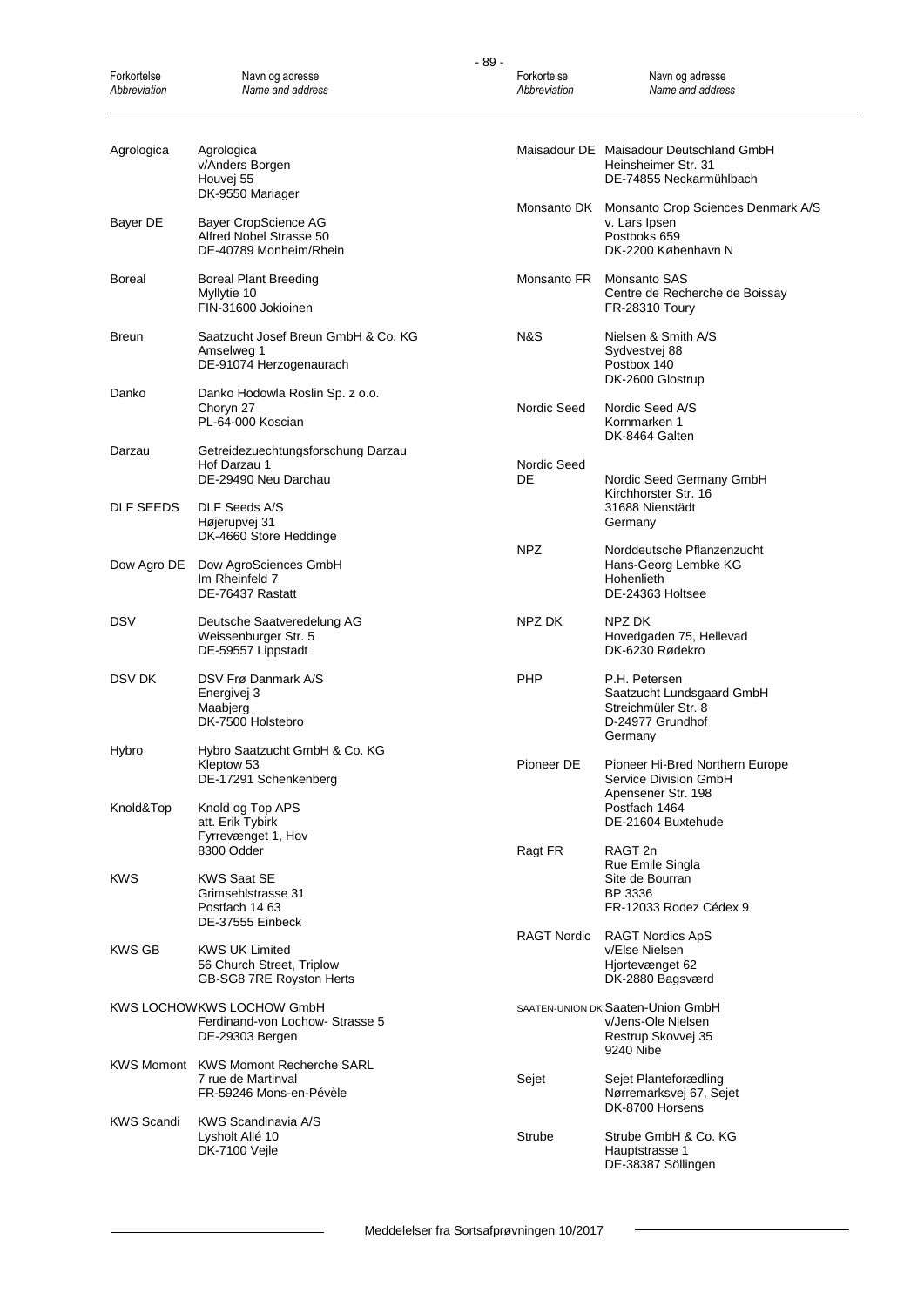| Forkortelse<br>Abbreviation | Navn og adresse<br>Name and address                                                                    | Forkortelse<br>Abbreviation | Navn og adresse<br>Name and address |
|-----------------------------|--------------------------------------------------------------------------------------------------------|-----------------------------|-------------------------------------|
| Syngenta DE                 | Syngenta Seeds GmbH<br>Zum Knipkenbach 20<br>Postfach 3264<br>DE-32107 Bad Salzuflen                   |                             |                                     |
| Syngenta DK                 | Syngenta Nordics A/S<br>Strandlodsvej 44<br>DK-2300 København S.                                       |                             |                                     |
| Syngenta FR                 | Syngenta France SAS<br>12, Chemin de l'Hobit<br><b>B.P. 27</b><br>FR-31790 Saint-Sauveur               |                             |                                     |
| v.Be                        | W. von Borries-Eckendorf GmbH & Co. KG<br>Hovedisser Str. 92<br>Postfach 1151<br>DE-33818 Leopoldshöhe |                             |                                     |
| Wiersum                     | Wiersum Plantbreeding B.V.<br>Zeefbaan 28<br>NL-9672 BN Winschoten                                     |                             |                                     |

 $\overline{\phantom{a}}$ 

 $\overline{\phantom{0}}$ 

 $\overline{\phantom{0}}$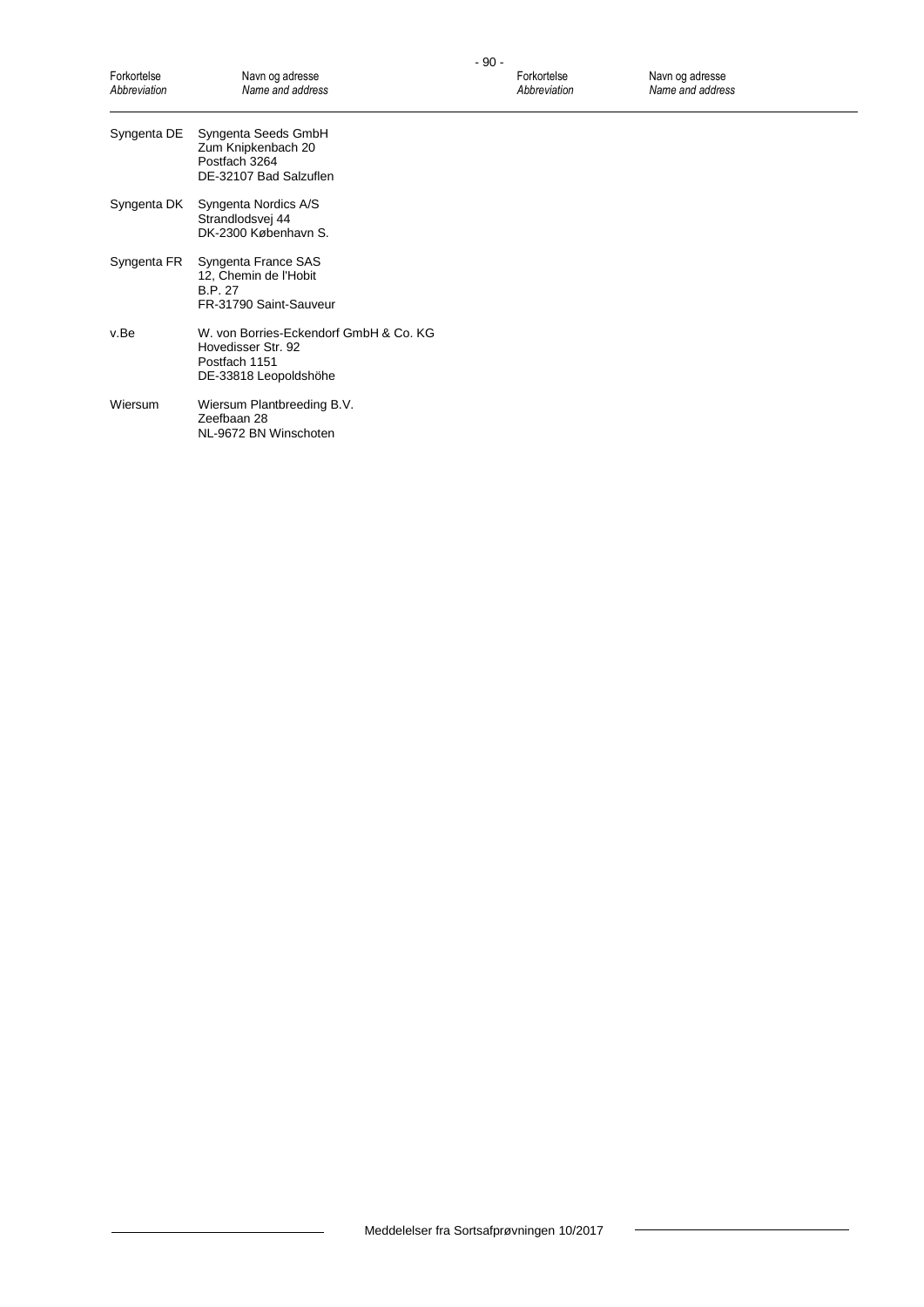**OVERSÆTTELSER** - Translations - Traductions - Übersetzungen

**MEDDELELSER** - Official notices - Annonces officielles - Mittei-lungen

**PLANTENYHEDSBESKYTTELSE** - Plant Breeders' Rights - Protection des obtentions végétales - Sortenschutz

**SORTSLISTEOPTAGELSE** - Addition to the National List - Inscription au catalogue officiel des espèces et variétés – Sortenzulassung

- **I Anmeldelser til plantenyhedsbeskyttelse og/eller optagelse på sortsliste** Applications for protection and/or for addition to the National List Demandes de certificat d'obtentions végétales et/ou d'inscription au catalogue officiel des espèces et variétés -Sortenschutzanträge und/oder Anträge auf Sortenzulassung
- **II Sortsnavne - Variety denominations** Dénominations variétales Sortenbezeichnungen
	- **1. Anmeldte navneforslag** Proposed variety denominations Dénominations variétales proposées Angabe von Sortenbezeichnungen
	- **2. Godkendte sortsnavne** Approved variety denominations Dénominations variétales acceptées Anerkennung vorgeschlagener Sortenbezeichnungen **3. Ændring af godkendte sortsnavne** - Changes of approved variety denominations - Modifications apportées aux dénominations variétales acceptées -
	- Änderung anerkannter Sortenbezeichnungen

**4. Godkendelse af ændrede** sortsnavne - Approval of changed variety denominations - Dénominations variétales modifiées acceptées - Anerkennung geänderter Sortenbezeichnungen

- **III Tilbagetrækning af anmeldelser til plantenyhedsbeskyttelse og/eller optagelse på sortsliste** Withdrawal of applications for protection and/or for addition to the National List - Retrait de demandes de certificat d'obtentions végétales et/ou d'inscription au catalogue officiel - Beendigung des Verfahrens zur Erteilung des Sortenschutzes und/oder der Sortenzulassung
- **IV Beslutninger** Decisions Décisions Entscheidungen

**1. Tildeling af plantenyhedsbeskyttelse og/eller optagelse på sortsliste** - Grant of protection and/or addition to the National List - Octroi de la protection et/ou inscription au catalogue officiel - Erteilung des Sortenschutzes und/oder Sortenzulassung

**2. Forlængelse af beskyttelsesperioden og/eller optagelsestiden på** sortsliste - Prolongation of protection and/or listing period - Prolongation de la période de la protection et/ou la durée d'inscription au catalogue officiel - Verlängerung des Sortenschutzes und/oder der Sortenzulassung

**3. Afvisning af anmeldelser til plantenyhedsbeskyttelse og/eller optagelse på sortsliste -** Rejection of applications for protection and/or addition to the National List - Rejet de demandes de certificat d'obtentions végétales et/ou refus de demandes d'inscription au catalogue officiel - Ablehnung von Erteilung des Sortenschutzes und/oder der Sortenzulassung

- **V Oplysninger om ny anmelder til plantenyhedsbeskyttelse/sortslisteoptagelse, indehaver af plantenyhedsbeskyttelse, vedligeholder eller repræsentant** Changes in the person of the applicant, the holder of protection/the maintainer, or of the agent - Modifications dans la personne du demandeur, du titulaire de la protection/du responsable, ou du mandataire - Änderung in der Person des Antragstellers, Sortenschutzin-habers oder Verfahrensvertreters
- **VI Ophør af plantenyhedsbeskyttelse og/eller slettelse af sorter på sortsliste** Termination of protection and/or deletion from the National List Fin de la protection et/ou variétées radiées du catalogue officiel - Beendigung des Sortenschutzes und/oder der Sortenzulassung

**1. På begæring af beskyttelsesindehaver/vedligeholder** - By request of the holder/maintainer - Abandon de la protection du droit d'obtenteur et/ou radiation du catalogue officiel sur demande du responsable - Auf Antrag des Sortenschutzin-habers/Züch-ters

**2. Afvisning fra plantenyhedsregistret og/eller sortslisten** - Forfeiture of protection and/or annulment of approval to the National List - Déchéance de la protection et/ou du catalogue officiel - Ablehnung des Sortenschutzes und/oder der Sortenzulassung

**3. Udløb af beskyttelsesperioden og/eller optagelsestiden på sortsliste -** Expiry of period of protection and/or approved listing period - Expiration de la période de la protection et/ou d'inscription au catalogue officiel - Auslauf des Sortenschutzes und/oder der Sortenzulassung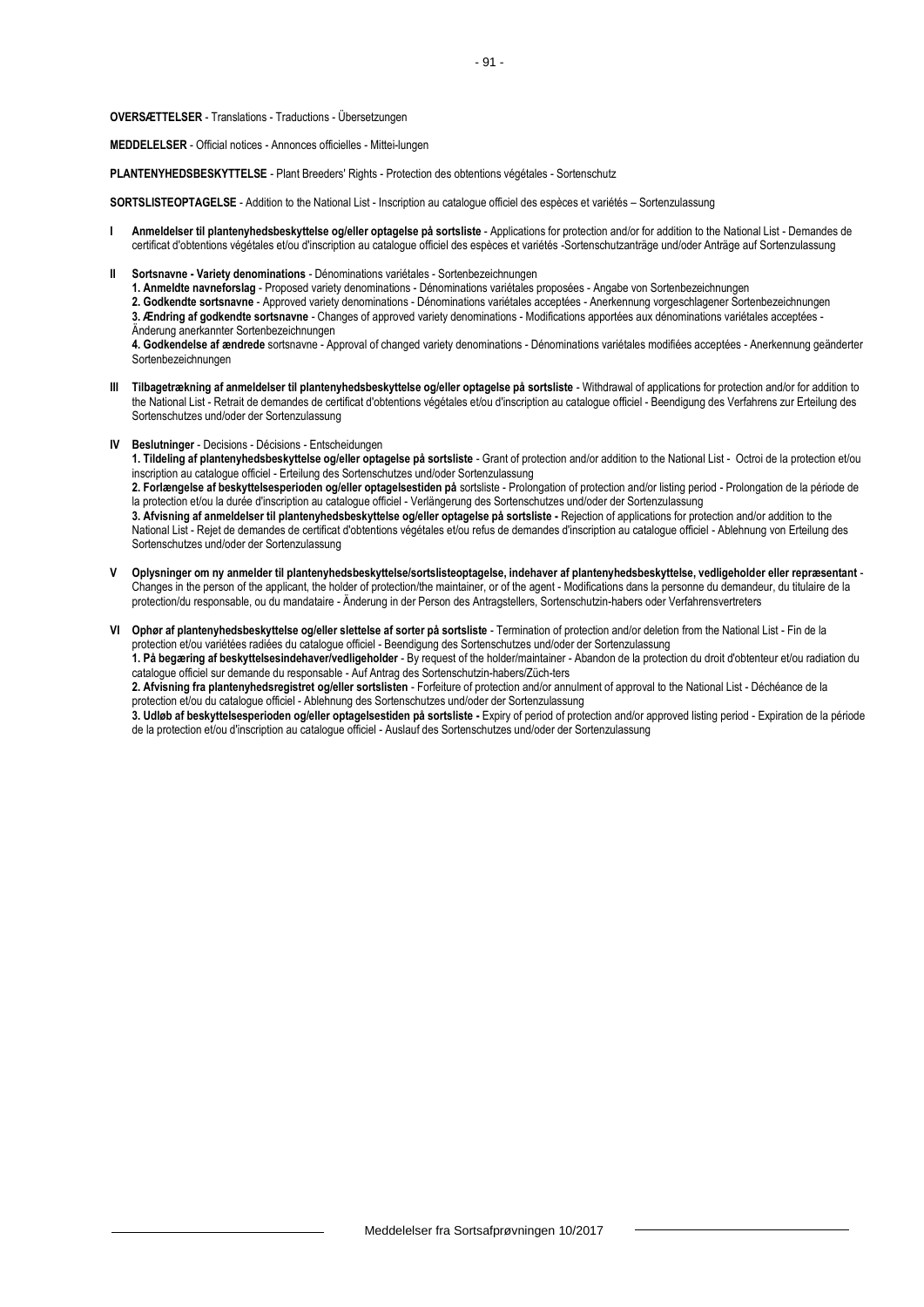- - **ophør** - - Termination - - la fin de la -- Beendigung

- andring - - Change - - la modification -- **andring**<br>
Fodergras -- Fodder grass -- Graminée fourragère **indtil variétie d'Alexandrie de la vivale de la vivale de la vivale de la vivale de la vivale de la vivale de l**<br> **Codkendt sortsnavn** Approved Variety acceptée de la vivale de la vivale de la vivale de la vivale de la vi

**Adresseliste** Address List Liste d'adresse **Anschriftenverzeichnis**<br> **Annelder** Anschriftenverzeichnis Applicant **Anschriftenverzeichnis**<br>
Demandeur Antrag-steller **Anmelder** Applicant Applicant Demandeur **Demandeur Antrag-steller**<br> **Anmeldt under Antrag-steller** Proposed Denomination/ Dénomination proposée/ Vorgeschlage **Beskyttelsesindehaver** Titleholder of PBR<br>
Dato for afvisning<br>
Date of Rejection<br>
Date de l'annulation **Dato for afvisning** Date of Rejection Date de l'annulation Datum der Ablehnung<br> **Dato for afvisning** Datum Date of Rejection Date de l'annulation Datum Datum der Ablehnung<br>
Dato for Datum Datum Date of Rejection Date de l

Denomination<br>Titleholder of PBR

**Ny New** New New Nouveau/nouvelle Neu Neu<br> **Optagelsesdato** Date of Addition Date of Neu Date de l'inscription Datu **Optagelsesdato** Date of Addition Date de l'inscription Datum der Eintragung<br> **Plænegræs** Plate de Date of Addition Date de l'inscription Datum der Eintragung<br>
Date de Date de Date de Rasengräser **Plænegræs Amenity grass** Graminée à gazon **Regional de Lands**<br> **Reg. dato Casengrange Case de Casena** Date d'oc-troi **Termination of Protection** 

- - la prolongation **-- - - - Verlängerung**<br>- - la fin de la **component -- Beendigung** protection<br>- - l'inscription - - **optagelse** - - Addition - - l'inscription -- Eintragung - - **slettelse** - - Deletion - - la radiation -- Streichung - - **tilbagetrækning** - - Withdrawal - - du retrait -- Zurücknahme - **udløb** - - Expiry - - Expiration - Nuslauf - Auslauf - Auslauf - Auslauf - Expiration - Auslauf - Auslauf - Auslauf - Anderung - Anderung - Anderung - Anderung - Anderung - Anderung - Anderung - Anderung - Anderung - An Fodder grass **Following Craminée fourragère** Futtergräser<br>
Approval Prolonged **Future Approbation** prolongée à Sortenzulass **Indehaver af plante-** Titleholder of PBR<br> **Inhaber design and Explore Constructer of PBR**<br> **Inhaber design and Index Constructer of PDR**<br> **Inhaber design and Index Constructer Sortenschutzes** 

**nyhedsbeskyttelse** protection Sortenschutzes

**Repræsentant** Mandataire **Agent** Agent Agent Mandataire **Mandataire** Vertreter **S.E.S.-afpr.** DUS testing Examen DHS Registerprüfung Sortskode **Sortskode Mariety Code Conception Code des** variétés Sortenkode Sortenkode Code des variétés Sortenbezeichnungen<br>Cortsnavne Sortenbezeichnungen Variety Denominations Dénominations variétales Sortenbezeichnungen **Sortsnavne Variety Denominations** Dénominations variétales Sorten<br> **Tidligere** Previous Previous Anciens *Commungene* Crüher **Tidligere** Previous Previous Anciens Anciens Anciens Früher **Udløbsdato Date of Expiry** Date of Expiry Date de l'expiration **Datum des Auslaufs**<br> **Vedligeholder Datum des Auslaufs Date de Late de Late de Late de Late de Late de Late de Late de Late de Late de**<br> **Parament Date d Vedligeholder** Maintainer Maintainer Responsable du maintien Er-haltungszüchter Maintainer Er-haltungszüchter<br>**1999** Winterform Winter Type Type Type d'hiver Mainterform Winterform **Vinterform** Winter Type Type d'hiver Winterform **Værdi-afpr.** VCU testing Examen VAT Wertprüfung **Vårform** Spring Type Type Sommerform Spring Type Sommerform Spring Type Sommerform

**Proposed Denomination/** Dénomination proposée/ Vorgeschlagene Sortenbezeichnung/<br> **Breeder's Reference** Contention **Proposet Contention** Bezeichnung des Züchters **navn/mærke Breeder's Reference** Référence **Référence de l'obtenteur** Bezeichnung des Züchters<br> **Beskyttelsesindehaver** Titleholder of PBR Titulaire **Beskyttelsesindehaver** Annual Execution **Forlænget godkendelse** Approval Prolonged Approbation prolongée à Sortenzulassung verlängert<br> **Approbation prolongée à** Sortenzulassung verlängert<br>
Dénomination variétale bis Anerkannte Sortenbezeichnung Proposed Denomination **Dénomination proposée** Vorgeschlagene Sortenbezeichnung **Reg. dato** Date of Protection Date d'oc-troi Date d'oc-troi Datum der Sortenschutzerteilung<br> **Reg. ophører** Communistion of Protection Discover Ein de la protection Beendigung des Sortenschutzes<br>Vertreter